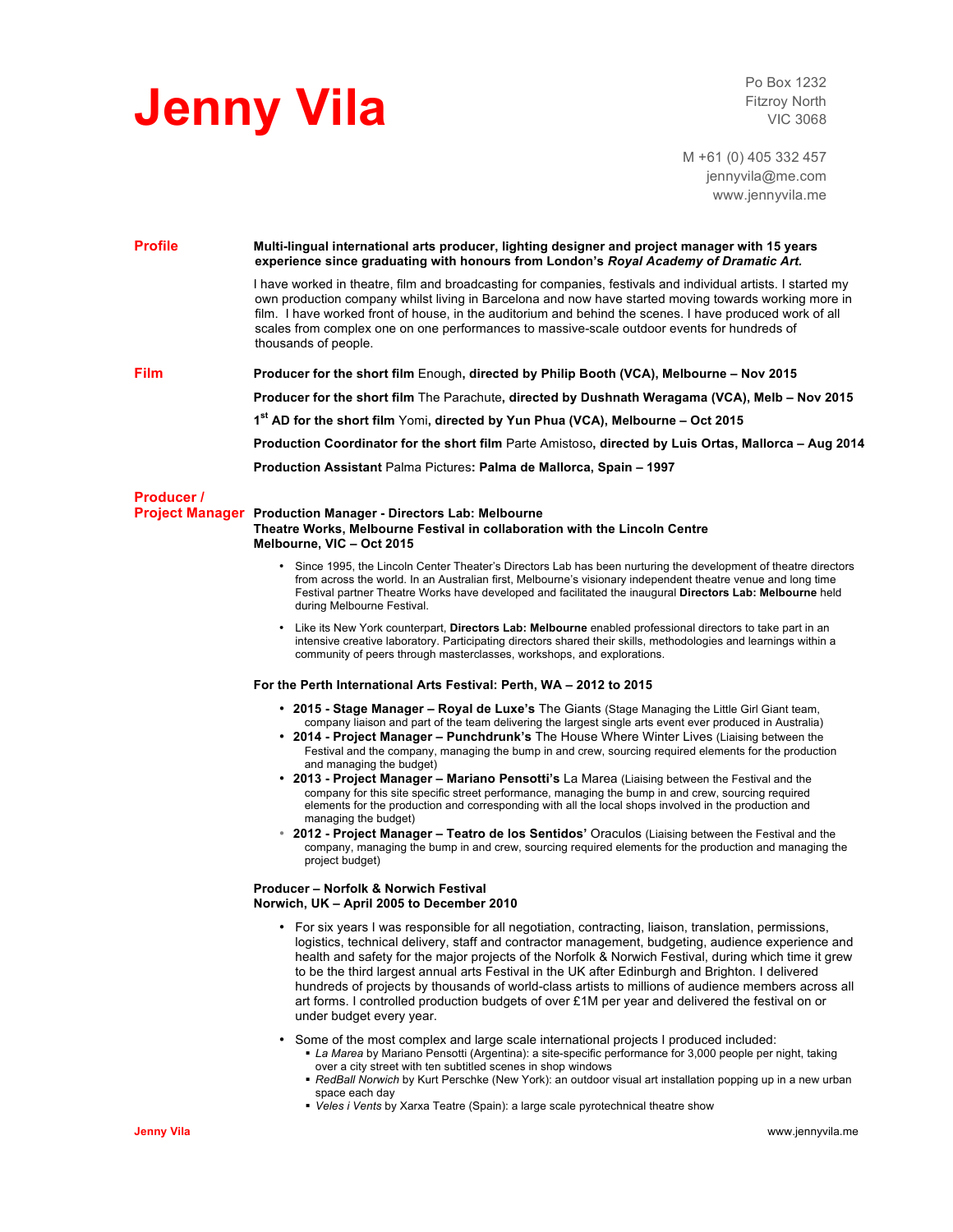- **BPM** by Les Commandos Perdu (France): a large scale pyrotechnical theatre show
- § *World Upside Down* and *Blackout Restaurant* by Teatro de los Sentidos (Barcelona): a labyrinth for one person for a time, and a restaurant for 30 people in darkness
- § *Insectes* by Sarruga (Barcelona): a large scale pyro procession through the streets
- § *La Vie* by Les 7 doigts de la Main (Canada): Canadian circus in a spiegeltent
- § *The B(e)ast of* and *The Young Ladies of*… by Taylor Mac (New York): performance
- § *Homeland* by Laurie Anderson: performance
- § *Jerusalem* by Jordi Savall: 48 musicians from the Middle East and Spain

#### **Producer – Norwich International Puppet Festival: Norwich, UK – 2005 and 2007 editions**

• Delivered the artistic programme, responsible for negotiating and contracting, liaison, logistics, technical delivery and budgeting for the festival.

#### **Producer – Festival Internacional de Teatre Visual i Titelles Barcelona, Spain – 2004**

- Part of the two-person full-time team who devised, developed and delivered the acclaimed Visual Theatre Festival for Barcelona in 2004. I was specifically responsible for research, negotiation, contracting, liaison, logistics, technical delivery and budgeting for the Festival.
- Some of the most complex and large scale international projects I produced included:
	- § *Anthony Heggarty (Anthony and the Johnsons) and Cocorosie first appearance in Barcelona*
	- § *Hamlet:Dreams by Andrij Zholdak: Ukrainian theatre tyrant's 65-strong company*
	- § *Les Jardin by Peeping Tom: Belgian dance-theatre*
	- § *L'Oratorio d'Aurélia by Victoria Thierrée Chaplin with Aurelia Thierrée*

#### **Tour Manager –** The Adventures of Alvin Sputnik **– The Last Great Hunt: Spanish Tour – November 2014**

• Touring 9 performances to 7 locations in 7 days, as part of the Titirijai Festival in the Basque Country

#### **Event Producer – Australian Performing Arts Centre Association Conference: Hobart, Tasmania – May to July 2014**

• Delivering a conference for 200 producers and venue managers including responsibility for speaker contracts, accommodation, flights, venue coordination, technical delivery, scheduling and managing volunteers, budget management and overview.

#### **Associate Producer – Barking Gecko Theatre Company: Perth, WA – May 2012 to Oct 2014**

• Overseeing touring for the company, taking *Driving Into Walls* to the Sydney Opera House, travelled to showcases and markets like IPAY in Philadelphia and PAMS in Seoul, started the process of creating a market development plan for the company, applied and was accepted to showcase *Driving Into Walls* to IPAY in Pittsburgh and APAM in Brisbane, created tour packages for the touring shows.

#### **Associate Producer –** (remor) **by Res de Res & Artigues: Spain – 2013 and 2014**

• Produced and delivered the Edinburgh Fringe season at 'C' Venues of *(remor)*, an intimate filmthriller inspired 'locked room' mystery, starting every twenty minutes for just fifteen people, in a purpose built prison cell. Premiered as part of the Micro Theatre movement in Palma de Mallorca. Delivered the subsequent tours of *(remor)* to festivals in Europe and Australia.

#### **Project Manager – Alice Lee Holland's** Tiny Little Tragedies **at the Studio Underground of the State Theatre Centre: Perth, WA – April to August 2012**

• Liaising between STRUT and the company, sourcing required elements for the production, corresponding with the company members for the delivery of the production, managing the budget.

#### **Project Manager – Australian Performing Arts Centre Association Conference: Perth, Western Australia – April to August 2011**

• Delivering a conference for producers and venue managers including responsibility for speaker contracts, accommodation, flights, venue coordination, technical delivery, scheduling and managing volunteers, budget management and overview.

#### **Producer – Sol Pico & Los Demendez's** Human Canon Man **for the Forum of the Arts: Barcelona, Spain – August 2004**

• Produced the Human Canon Man, with a jump of over 25m, overseeing the health and safety of the performer and the construction of the purpose built human canon, delivering a 30 min performance 3 times a day for the duration of the Forum in collaboration with Sol Pico.

#### **Producer – Res de Res Company: Palma de Mallorca, Spain – November 2000 to July 2004**

• Managed the company's touring schedule and bookings, tour manager when on tour, produced a new production every year, fundraised and applied for funding, payroll, admin and logistics.